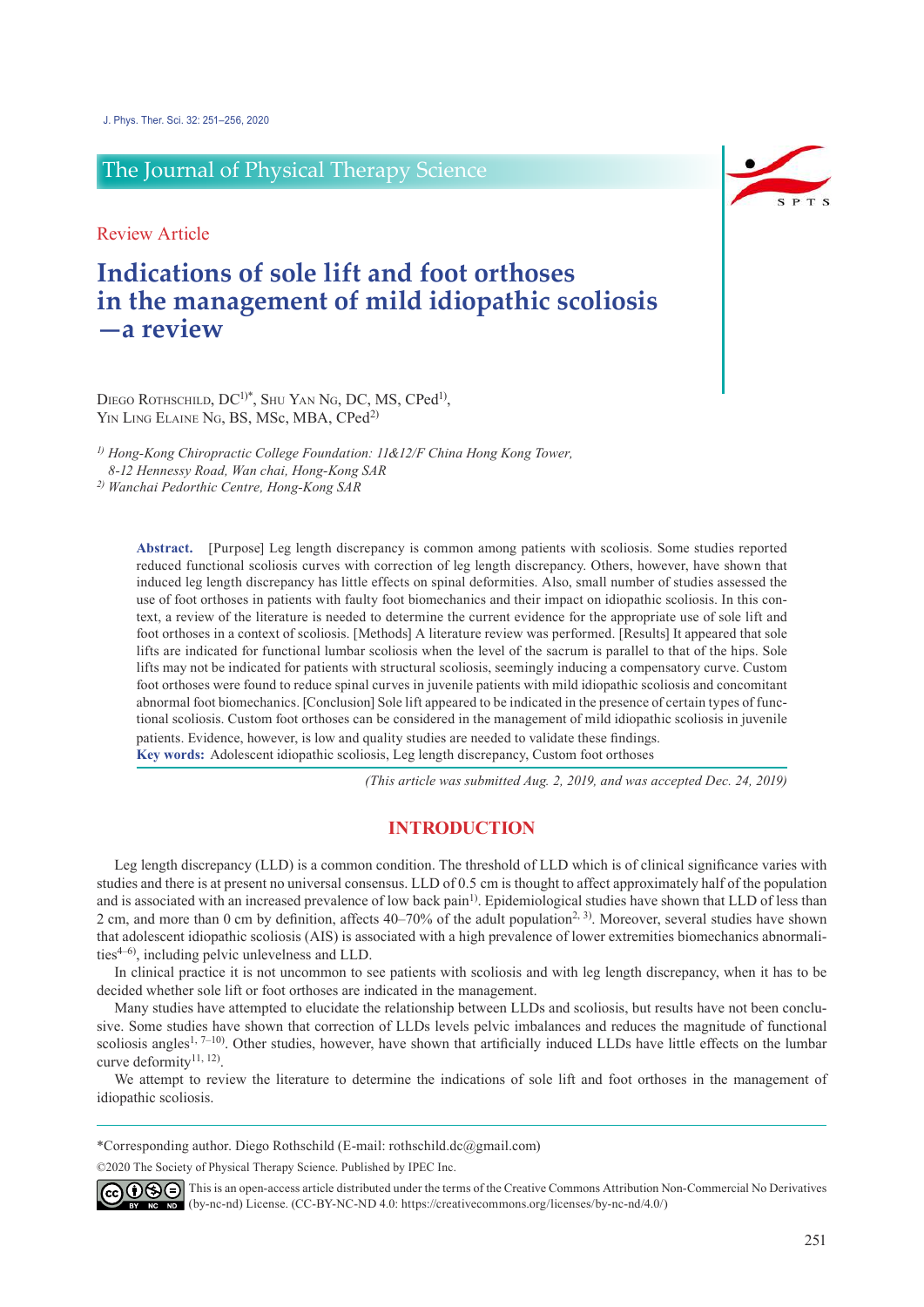#### **METHODS**

An electronic search was conducted in PUBMED to identify English language papers that examined the relationship between scoliosis, leg length discrepancy and their management with sole lift and foot orthoses. The databases included were from 1980 to 2019 using the key words: scoliosis and leg length discrepancy as well as scoliosis and foot. The literature in foreign language, other than English was excluded. The titles of the remaining papers were then screened. Papers that were solely related to scoliosis, leg length discrepancy or foot biomechanics were excluded and so were papers on secondary scoliosis and surgery. For the remaining papers, the abstracts were read and the relevancy to the present review determined. Only papers that studied or reviewed the relationship between scoliosis and leg length discrepancy or foot biomechanics were included. Full-text copies of these papers were retrieved, evaluated, and relevant information was included in this review.

### **RESULTS**

In total, the search on scoliosis and leg length discrepancy produced 137 papers, 32 of which were in foreign language. Screening of the titles showed that 92 papers were not relevant. This left 13 papers for review. The search on scoliosis and foot for the period between 1980 and 2019 produced 356 papers, 40 of which were in foreign language. Three hundred and eight papers were not relevant, leaving 8 papers for review.

The review showed that lumbar scoliosis and leg length discrepancy are related. There are different types of LLD and scoliosis. LLD can be subdivided into two groups, structural LLD, when there is structural shortening of lower extremity in one side, and functional LLD, which is a result of altered biomechanics of the lower extremity including the pelvis<sup>[13\)](#page-4-4)</sup>. Likewise, scoliosis can be divided into structural and functional scoliosis, both of which have different biomechanical characteristics. Functional scoliosis does not present with a hump in the forward bending test as opposed to structural scoliosis.

Concerning structural scoliosis and how it relates to pelvis disposition and the leg length:

Sekiya et al.<sup>[14](#page-4-5)</sup>) used EOS imaging system to evaluate 82 AIS patients, to determine if they had anatomical LLDs. They found that structural LLDs were not common in AIS patients as opposed to functional LLDs. Of the cohort, none had structural LLD in excess of 10 mm, whereas 18 of them had functional LLD in excess of 10 mm<sup>[14](#page-4-5)</sup>.

The functional LLDs appeared to be correlated with lumbar Cobb angles but not thoracic Cobb angles<sup>[14](#page-4-5)</sup>). This suggested that functional LLD is possibly compensatory to lumbar curves. The mechanisms involved, however, have not been investigated.

While isolated thoracic scoliosis curve can be compensated before reaching the lumbosacral junction, thoraco-lumbar (TL) and lumbar scoliosis are generally compensated caudally by a lumbosacral hemi curve.

Schwender et al.<sup>[15](#page-4-6)</sup>) studied 50 AIS patients with left lumbar curve in excess of  $40^{\circ}$ , in an attempt to determine if the lumbosacral hemicurve predisposed AIS patients to coronal decompensation. They found that in 90% of cases, the sacrum, representing a component of the hemicurve, was tilted into the lumbar curve and 63% of patients had an iliac tilt as well. For patients with primary lumbar or TL curves, 100% had sacral and iliac tilt into the lumbar curve[15\)](#page-4-6). Sacral tilt could thus be a compensatory mechanism for lumbar curves, which through its connection to the pelvis would contribute to  $\text{LLD}^{15}$ .

Cho et al.<sup>[16](#page-4-7))</sup> studied the correlation between sacral slant, pelvic obliquity and lumbar curve angles on radiographs of 303 AIS patients. Their analysis supported the previous findings that pelvic obliquity is linked to sacral tilt, compensating for large lumbar curves<sup>[16](#page-4-7)</sup>. However, the exact cause and effect relationship between the different parameters could not be determined. Also, it is to be noted that partial correlation analysis in this study concluded that LLD was not directly linked with sacral tilt<sup>[16](#page-4-7))</sup>.

Concerning structural LLD and how it relates to the pelvis disposition and the spinal curvatures:

Multiple studies have attempted to understand the effects of structural LLDs on the pelvic disposition using different tools including motion analysis system, rasterstereography and x-rays. These have shown that LLD affects the pelvis in different planes, including the coronal, sagittal and transverse planes.

Several studies found that LLD is correlated with pelvic tilt in the coronal plane, also called pelvic obliquity<sup>[1, 2, 13, 14, 16–18](#page-4-0))</sup>. Some have studied the immediate effects of artificially induced LLDs, using different measuring techniques and showed that LLD affected the pelvic disposition creating pelvic obliquity. Different sizes of sole lifts or elevating platforms were used to induce LLD in healthy participants, including adolescents in one study<sup>[13\)](#page-4-4)</sup> and a group of healthy soldiers in another<sup>[1\)](#page-4-0)</sup> to determine their impact on the pelvic disposition. Results were all consistent, increase in sole height elevating ipsilateral pelvis resulted in pelvic obliquity as illustrated in Fig. 1.

Studies have also shown that LLD affects sagittal pelvic tilt. Betsch et al.<sup>11</sup>) artificially induced LLDs, varying from 5 to 15 mm, in 115 healthy participants. They found that sole lift increased the sagittal pelvic tilt. It was noted that only half of the increase in sole height was passed onto the sagittal pelvic tilt<sup>[11](#page-4-3)</sup>. With unclear mechanism, they however thought that this was possibly due to the mobility of the sacroiliac joints, the bony asymmetry of the pelvis and the hypertonic supra-pelvic muscles compensating for some of the sole height difference<sup>[11](#page-4-3))</sup>.

Many studies have shown that the two innominate bones do not move in tandem in the compensatory pelvic tilt. Beaudoin et al.[19\)](#page-5-0) used motion analysis system in 20 female participants to quantify the 3D postural changes to the pelvis, trunk,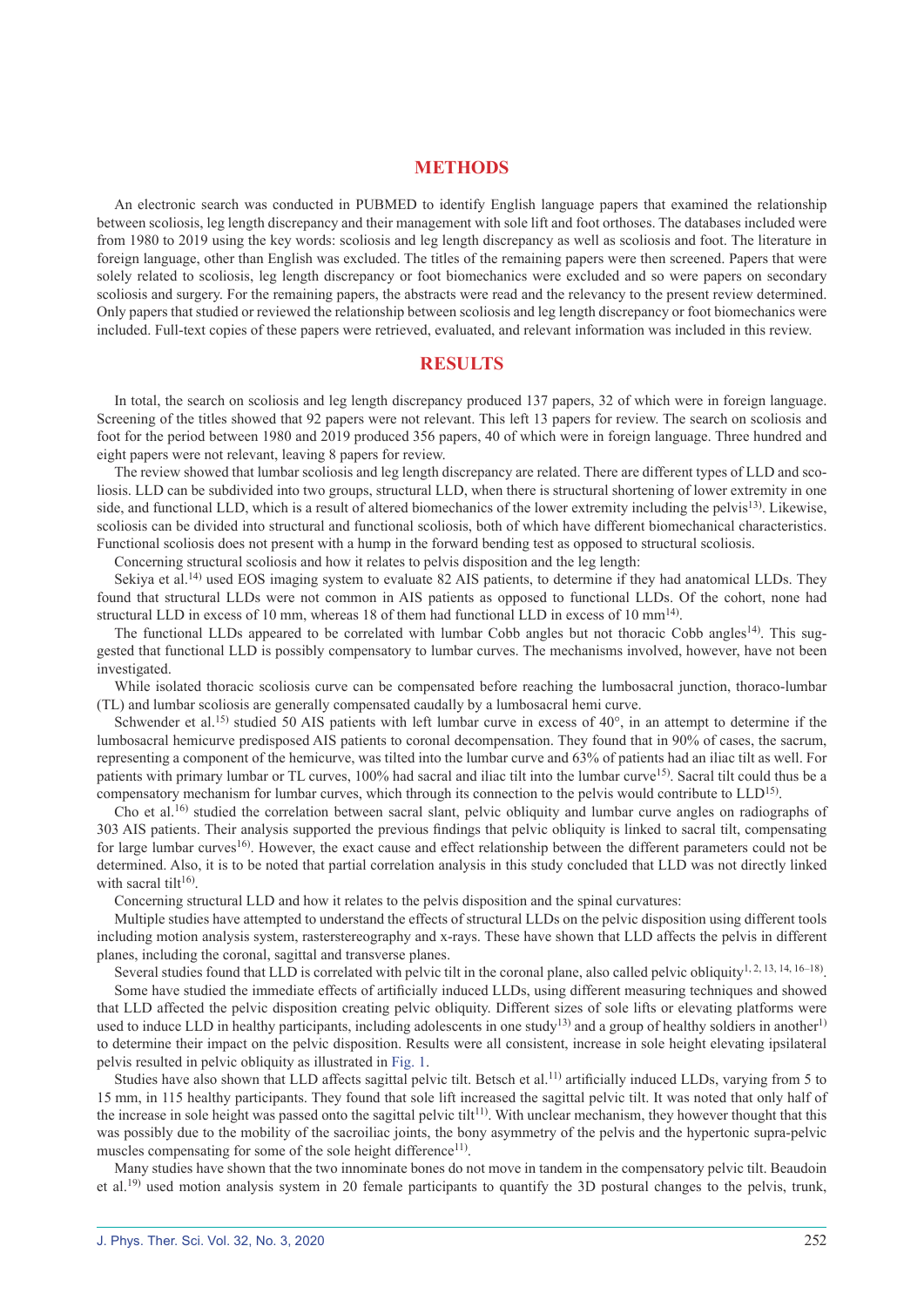

**Fig. 1.** Artificial elevation of sole lift on the right would raise the ipsilateral pelvis and induce a functional left lumbar scoliosis (a). In the sagittal plane, the right sole lift would cause posterior iliac rotation ipsilaterally and anterior iliac rotation contralaterally in the majority of cases (b).

scapular belt and head induced by shoe lift. They showed asymmetric version of the right and left iliac bones in the presence of sole lift, with a posterior rotation of the innominate bone on the side of the sole lift, or long leg, and an anterior rotation on the side of the short leg<sup>[19\)](#page-5-0)</sup> (Fig. 1). These results confirmed the findings by other studies<sup>[2, 20–22](#page-4-1)</sup>). The average total range of version angle was estimated to be 11 degrees<sup>[22\)](#page-5-1)</sup>. It is of note that some studies<sup>[23, 24](#page-5-2)</sup>), however, showed contradicting results. The iliac bone tended to rotate anteriorly on the side of long leg, and posteriorly on the side of short leg<sup>[23, 24](#page-5-2)</sup>).

Few studies have intended to show the effects of LLD on pelvic disposition in the transverse plane, or pelvic rotation<sup>[13, 19](#page-4-4))</sup>. Grivas et al.<sup>[13](#page-4-4))</sup> using Formetric 4D, found that artificially induced LLD was significantly correlated to pelvic rotation, however the compensatory mechanism was not described.

Concerning structural scoliosis and how it relates to lower extremity biomechanics:

Apart from apparent leg length discrepancy, AIS has been found to be associated with several lower extremity biomechan-ics abnormalities<sup>[4–6](#page-4-2))</sup> including pes valgus<sup>[4](#page-4-2))</sup>, pes cavus<sup>[25](#page-5-3))</sup>, internal leg rotation<sup>4</sup>), increased femoral shaft angle<sup>[26](#page-5-4)</sup>), increase femoral anteversion/tibial torsion ratio<sup>[5](#page-4-8))</sup> and contractures of hip abductors<sup>[27](#page-5-5))</sup>.

Concerning the prevalence, Lehnert-Schroth<sup>[4](#page-4-2))</sup>, reported a higher incidence of pes valgus in patients with double major scoliosis, thoracolumbar and lumbar curves<sup>[4](#page-4-2)</sup>). Of 115 patients with right thoracic and left lumbar curve, 70.3% of them presented with pes valgus on the side of thoracic concavity and 20.8% of them bilaterally. On the side of heel valgus, 79.1% of the patients had concomitant internal rotation of the leg. On the contrary, 5.2% of the patients had internal rotation of the leg on the convex side<sup>[4](#page-4-2))</sup>.

Carpintero et al.[25\)](#page-5-3) on the other hand, showed that majority of AIS patients had pes cavus with a prevalence of 65.38% of the 138 AIS patients examined. Interestingly, the incidence of the pes cavus did not relate to the severity and location of the scoliotic curves<sup>[25](#page-5-3))</sup>.

Concerning the use of sole lift and foot orthoses in a context of LLD and scoliosis:

In the presence of sacral unlevelness and leg length discrepancy, it is intuitive to add a sole lift on the side of the short leg to level the sacrum and thus reduce the lumbar curve.

Papaionnou et al.<sup>[7](#page-4-9))</sup> showed that LLD induced scoliosis is non-structural and non-progressive, so called functional scolio-sis. Leveling the pelvis by correcting the LLD reduced the lumbar curve. Similarly, Sheha et al.<sup>[9](#page-4-10))</sup> and Friberg<sup>[1](#page-4-0))</sup> showed that correction of the LLD reduced the pelvic tilt and the functional lumbar scoliosis in a young patient with 20 mm leg length inequality and in a group of soldiers respectively.

Similar results were seen in a study on 369 adolescents aged 5–17 with functional scoliosis<sup>[10\)](#page-4-11)</sup>. Raczkowski et al.<sup>[10](#page-4-11))</sup> found that correction of LLD helped reduce the magnitude of scoliosis curves in 316 participants (83.7%). Interestingly, 80% of the participants had legs equalization between 8–16 months of treatment; the mean time required to equalize 1 cm LLD was about  $11.3$  months<sup>[10](#page-4-11)</sup>).

Juhl et al.[28\)](#page-5-6) described 6 types of pelvic asymmetries, where the sacral tilt can be parallel to the hip height difference or opposite to the hip height difference, as shown in Fig. 2, seemingly affecting the outcome when using sole lift in the presence of functional lumbar scoliosis.

It is to note that other studies on artificially induced LLD, however, have shown that sole lift (5–15 mm) did not change or only changed the spinal postures slightly<sup>11, 12</sup>).

In the presence of structural scoliosis, Lehnert-Schroth<sup>[4](#page-4-2))</sup> advised against the use of sole lift as it can induce a compensatory lumbar curve or lumbosacral hemicurve. In the presence of thoracic scoliosis, addition of a sole lift on the side of apparent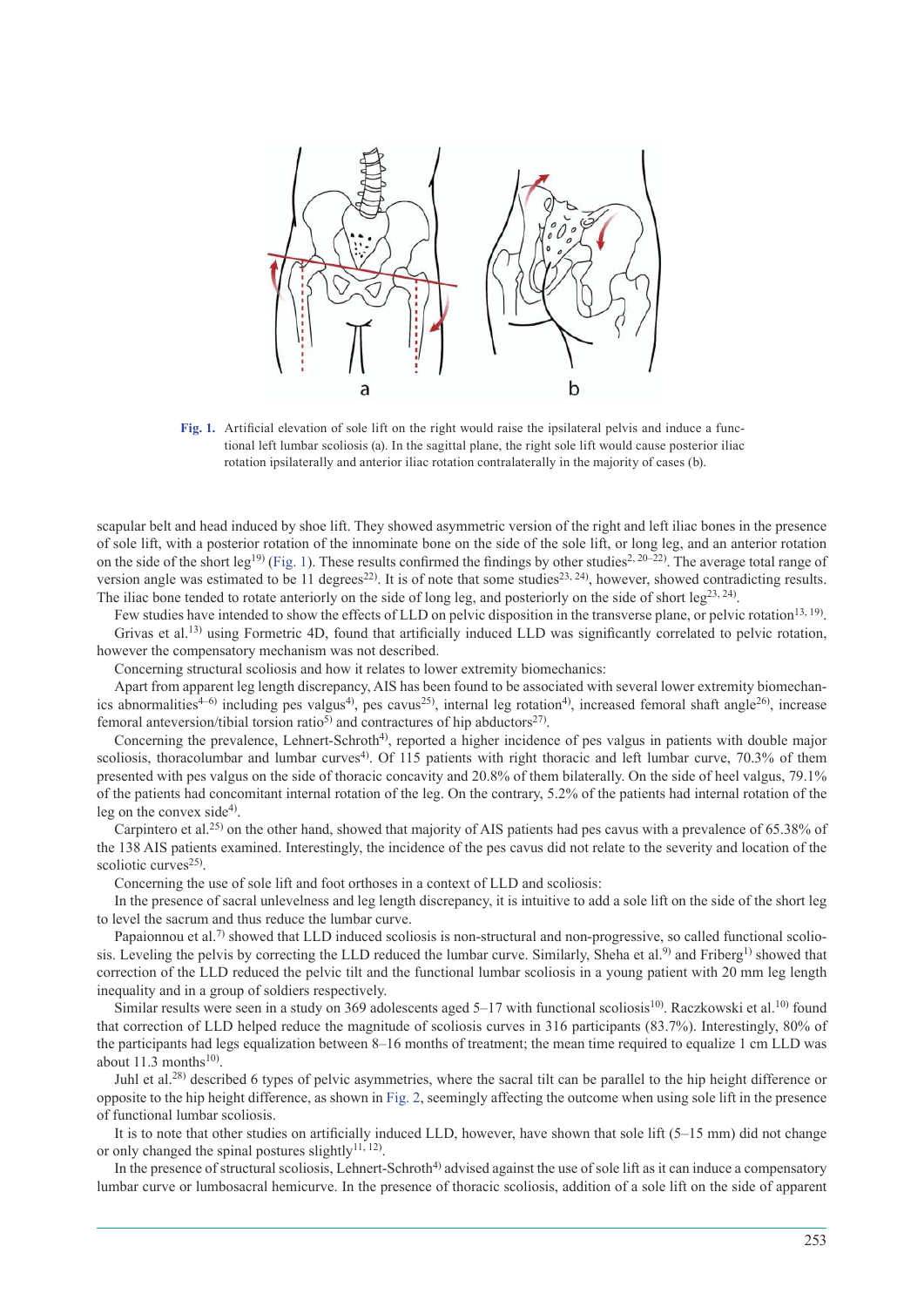short leg would induce a compensatory lumbar curve. In the presence of lumbar curvature, addition of a sole lift on the side of apparent short leg would induce or enlarge the compensatory lumbosacral hemi-curve<sup>[4](#page-4-2))</sup>.

Another study has shown that majority of the LLD in structural scoliosis is apparent, and not anatomical $14$ , thus questioning the use of sole lift in the presence of structural scoliosis.

Apart from sole lift, underfoot wedges and custommade foot orthoses have also been found to influence spinal curves in AIS patients<sup>[29\)](#page-5-7)</sup>.

D'Amico et al.<sup>[29\)](#page-5-7)</sup> used the opto-electronic approach to evaluate the effects of wedges of different sizes on posture of 220 patients aged between 5–19 years of age with mild to severe idiopathic scoliosis. They found that application of underfoot wedges resulted in significant postural improvements in re-balancing and in spinal deformities in 193 patients (87.7%); the remaining 12.3% of the patients did not respond to the intervention<sup>[29](#page-5-7))</sup>.

Recently, Park et al.<sup>[30\)](#page-5-8)</sup> and Lee et al.<sup>[31](#page-5-9))</sup> reported an improvement in Cobb angle in scoliosis patients treated with custom made foot orthoses. Park et al.<sup>[30\)](#page-5-8)</sup> used Formetric 4D to evaluate the effects of biomechanical foot orthoses on 26 scoliosis patients, aged between 13–60 years of age. They found that the foot orthoses significantly reduced the pelvic obliquity and the scoliosis angle.

Lee et al.<sup>[31\)](#page-5-9)</sup> did a similar study, but with a more homo-

 $(a)$  $(b)$  $(c)$  $(d)$  $(e)$  $(f)$ П Ш



geneous group of patients. They prescribed custom foot orthoses to 52 juvenile idiopathic scoliosis patients with a mean age of 79.5 months, with foot pronation<sup>[31\)](#page-5-9)</sup>. They found that weight bearing heel valgus angle (the resting calcaneal stance phase angle) reduced from a mean of  $4.25^{\circ}$  to  $1.71^{\circ}$  and the pelvic height difference reduced from a mean of  $1.07$  cm to  $0.60$  cm<sup>[31](#page-5-9)</sup>. More importantly perhaps, patients less than 6 years of age had a significant improvement of Cobb angle of more than  $5^{031}$  $5^{031}$  $5^{031}$ . The Cobb angle improved most at 9 months of the wear<sup>[31](#page-5-9))</sup> Improvement of Cobb angle, however, was not seen in patients with curve in excess of 25°.

### **DISCUSSION**

From the studies, it is apparent that prescription of sole lift and custom foot orthoses depends on a number of factors. Sole lift seems to be indicated in the presence of functional lumbar scoliosis on the side of short leg<sup>[1, 7–10](#page-4-0)</sup>, and in line with Juhl et al.<sup>[28](#page-5-6))</sup> findings we believe that it should only be applied when the level of the sacrum is parallel to that of the hips<sup>[28\)](#page-5-6)</sup> (Fig. 2). In the presence of idiopathic scoliosis, it is essential to check if anatomical short leg does exist, as functional LLD is more frequent<sup>[14](#page-4-5))</sup>. Addition of sole lift in the absence of anatomical LLD may induce a compensatory lumbar or lumbosacral curve[4](#page-4-2)) .

The prescription of custom foot orthosis, however, is less certain. Despite the recent findings that custom foot orthoses would reduce the spinal curves in juvenile patients with idiopathic scoliosis<sup>30</sup> and in patients with scoliosis<sup>[31](#page-5-9))</sup>, the SOSORT 2011 guidelines stipulated that there was little or no evidence to support the use of custom foot orthosis in the management of idiopathic scoliosis<sup>[32](#page-5-10))</sup>.

The authors think that it is possible that the clinical effectiveness of custom foot orthoses depends on the magnitude and flexibility of the curve and whether the patient has abnormal foot biomechanics. In juvenile patients with scoliosis less than 25° and asymmetric abnormal foot biomechanics, custom foot orthoses have been found to reduce the Cobb angle over 9 months<sup>[31](#page-5-9))</sup>.

We believe that in young patients with mild idiopathic scoliosis and sufficient spinal flexibility, the correction of the asymmetric abnormal foot biomechanics induces corrective movements in the lower extremities that are transmitted to the pelvis and the spine and reducing the angle of scoliosis (Fig. 3). On the other hand, we think that with increase in curve and reduced spinal flexibility, the correction of the asymmetric abnormal foot biomechanics may not reduce the Cobb angle, as some of the transverse plane corrective movements induced by the custom foot orthoses may be taken up by the knees, hips and sacroiliac joints, instead of being transmitted to the spine. Moreover, once the curve is moderate in magnitude and is structural, the force induced by the foot orthoses would not be sufficient to cause a decrease in spinal curve. This is akin to the treatment of tibial varum in children under 2 years of age<sup>[33](#page-5-11))</sup>. Abstinence from weight bearing in the first two years of life, together with vitamin D3 supplementation were reported to reduce tibial varum<sup>[33\)](#page-5-11)</sup>, but they are certainly of little use in the treatment of medial compartment knee arthrosis, which is the end stage of tibial varum. Similarly, we opined that custom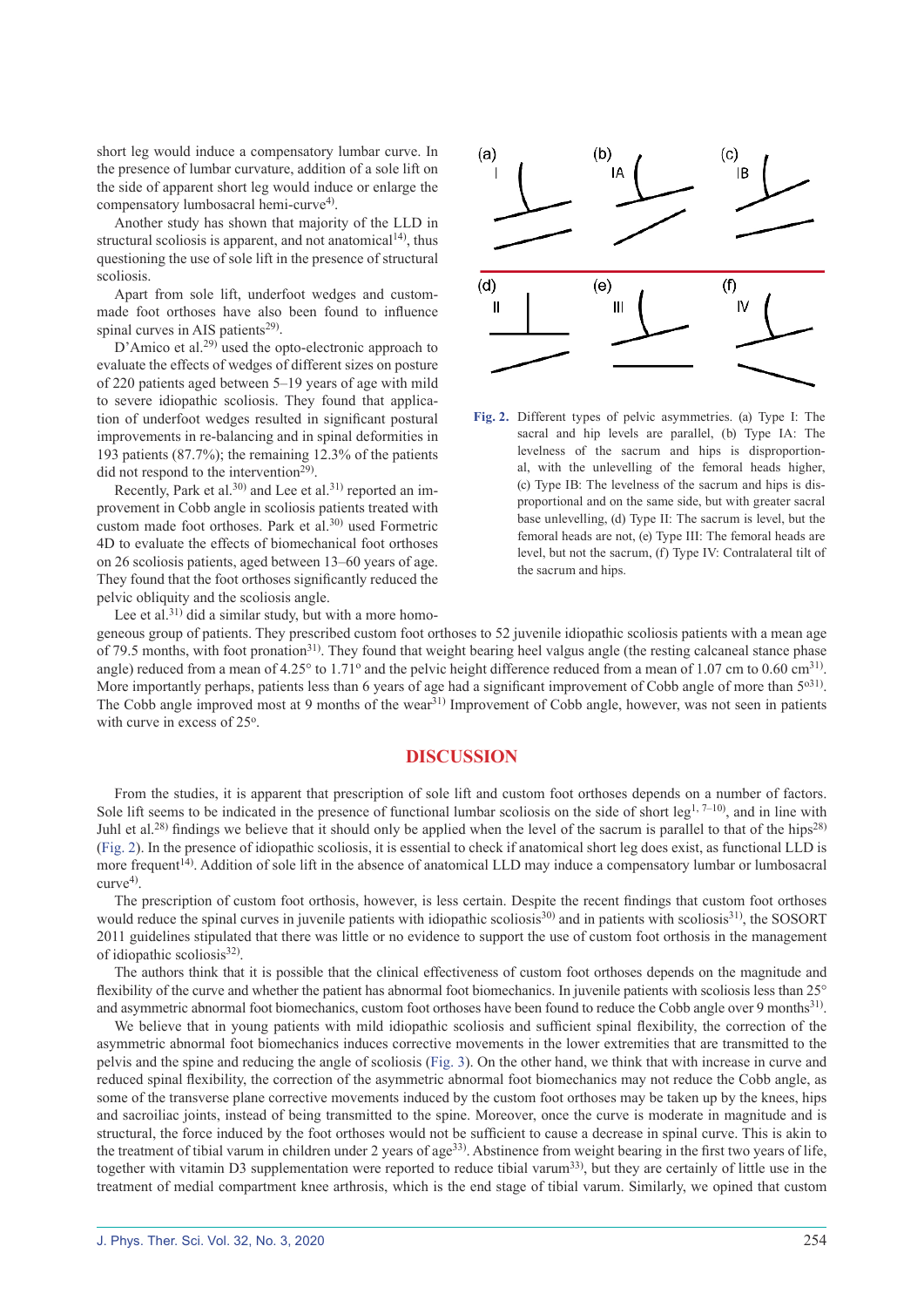

**Fig. 3.** Custom foot orthoses for management of abnormal foot biomechanics. (a) It can be seen that the left posterior superior iliac spine is lower than that of the right. (b) Physical examination of the patient revealed bilateral forefoot varus. The relaxed calcaneal stance phase of the left heel is greater than that of the right. (c) The feet of the patient when seen from the front. (d) When wearing the prescription custom foot orthoses (without heel or sole lift) to correct the abnormal foot biomechanics, the posterior superior iliac spines on both sides become level.

foot orthoses might be indicated in the early stage of idiopathic scoliosis but not when the scoliosis increases beyond 25°.

The available evidence suggested that sole lifts are recommended in the presence of functional scoliosis, when the level of the sacrum is parallel to that of the hips and custom foot orthoses may be indicated in the management of early stage of mild idiopathic scoliosis, particularly to juvenile patients with abnormal foot biomechanics. However, the available evidence is of low quality and further studies are required to validate their effectiveness.

#### *Funding and Conflict of interest*

The authors declare that they have no funding nor conflict of interest.

#### **REFERENCES**

- <span id="page-4-0"></span>1) Friberg O: Clinical symptoms and biomechanics of lumbar spine and hip joint in leg length inequality. Spine, 1983, 8: 643–651. [\[Medline\]](http://www.ncbi.nlm.nih.gov/pubmed/6228021?dopt=Abstract) [\[CrossRef\]](http://dx.doi.org/10.1097/00007632-198309000-00010)
- <span id="page-4-1"></span>2) Cummings G, Scholz JP, Barnes K: The effect of imposed leg length difference on pelvic bone symmetry. Spine, 1993, 18: 368–373. [\[Medline\]](http://www.ncbi.nlm.nih.gov/pubmed/8475440?dopt=Abstract) [\[CrossRef\]](http://dx.doi.org/10.1097/00007632-199303000-00012)
- 3) Guichet JM, Spivak JM, Trouilloud P, et al.: Lower limb-length discrepancy. An epidemiologic study. Clin Orthop Relat Res, 1991, (272): 235–241. [\[Medline\]](http://www.ncbi.nlm.nih.gov/pubmed/1934739?dopt=Abstract)
- <span id="page-4-2"></span>4) Lehnert-Schroth C: Three-dimensional treatment for scoliosis. California: The Martindale Press, 2007.
- <span id="page-4-8"></span>5) Burwell RG, Aujla RK, Kirby AS, et al.: Ultrasound femoral anteversion (FAV) relative to tibial torsion (TT) is abnormal after school screening for adolescent idiopathic scoliosis (AIS): evaluation by two methods. Stud Health Technol Inform, 2008, 140: 37–43. [\[Medline\]](http://www.ncbi.nlm.nih.gov/pubmed/18809996?dopt=Abstract)
- 6) Białek M: Mild angle early onset idiopathic scoliosis children avoid progression under FITS method (Functional Individual Therapy of Scoliosis). Medicine (Baltimore), 2015, 94: e863. [\[Medline\]](http://www.ncbi.nlm.nih.gov/pubmed/25997065?dopt=Abstract) [\[CrossRef\]](http://dx.doi.org/10.1097/MD.0000000000000863)
- <span id="page-4-9"></span>7) Papaioannou T, Stokes I, Kenwright J: Scoliosis associated with limb-length inequality. J Bone Joint Surg Am, 1982, 64: 59–62. [\[Medline\]](http://www.ncbi.nlm.nih.gov/pubmed/7054204?dopt=Abstract) [\[CrossRef\]](http://dx.doi.org/10.2106/00004623-198264010-00009)
- 8) Irvin RE: Reduction of lumbar scoliosis by use of a heel lift to level the sacral base. J Am Osteopath Assoc, 1991, 91: 34, 37–44. [\[Medline\]](http://www.ncbi.nlm.nih.gov/pubmed/1997458?dopt=Abstract)
- <span id="page-4-10"></span>9) Sheha ED, Steinhaus ME, Kim HJ, et al.: Leg-length discrepancy, functional scoliosis, and low back pain. JBJS Rev, 2018, 6: e6. [\[Medline\]](http://www.ncbi.nlm.nih.gov/pubmed/30130357?dopt=Abstract) [\[CrossRef\]](http://dx.doi.org/10.2106/JBJS.RVW.17.00148)
- <span id="page-4-11"></span>10) Raczkowski JW, Daniszewska B, Zolynski K: Functional scoliosis caused by leg length discrepancy. Arch Med Sci, 2010, 6: 393–398. [\[Medline\]](http://www.ncbi.nlm.nih.gov/pubmed/22371777?dopt=Abstract) [\[CrossRef\]](http://dx.doi.org/10.5114/aoms.2010.14262)
- <span id="page-4-3"></span>11) Betsch M, Wild M, Große B, et al.: The effect of simulating leg length inequality on spinal posture and pelvic position: a dynamic rasterstereographic analysis. Eur Spine J, 2012, 21: 691–697. [\[Medline\]](http://www.ncbi.nlm.nih.gov/pubmed/21769443?dopt=Abstract) [\[CrossRef\]](http://dx.doi.org/10.1007/s00586-011-1912-5)
- 12) Kwon YJ, Song M, Baek IH, et al.: The effect of simulating a leg-length discrepancy on pelvic position and spinal posture. J Phys Ther Sci, 2015, 27: 689–691. [\[Medline\]](http://www.ncbi.nlm.nih.gov/pubmed/25931709?dopt=Abstract) [\[CrossRef\]](http://dx.doi.org/10.1589/jpts.27.689)
- <span id="page-4-4"></span>13) Grivas TB, Angouris K, Chandrinos M, et al.: Truncal changes in children with mild limb length inequality: a surface topography study. Scoliosis Spinal Disord, 2018, 13: 27. [\[Medline\]](http://www.ncbi.nlm.nih.gov/pubmed/30599038?dopt=Abstract) [\[CrossRef\]](http://dx.doi.org/10.1186/s13013-018-0173-z)
- <span id="page-4-5"></span>14) Sekiya T, Aota Y, Yamada K, et al.: Evaluation of functional and structural leg length discrepancy in patients with adolescent idiopathic scoliosis using the EOS imaging system: a prospective comparative study. Scoliosis Spinal Disord, 2018, 13: 7. [\[Medline\]](http://www.ncbi.nlm.nih.gov/pubmed/29721550?dopt=Abstract) [\[CrossRef\]](http://dx.doi.org/10.1186/s13013-018-0152-4)
- <span id="page-4-6"></span>15) Schwender JD, Denis F: Coronal plane imbalance in adolescent idiopathic scoliosis with left lumbar curves exceeding 40 degrees: the role of the lumbosacral hemicurve. Spine, 2000, 25: 2358–2363. [\[Medline\]](http://www.ncbi.nlm.nih.gov/pubmed/10984789?dopt=Abstract) [\[CrossRef\]](http://dx.doi.org/10.1097/00007632-200009150-00015)
- <span id="page-4-7"></span>16) Cho JH, Lee CS, Joo YS, et al.: Association between sacral slanting and adjacent structures in patients with adolescent idiopathic scoliosis. Clin Orthop Surg, 2017, 9: 57–62. [\[Medline\]](http://www.ncbi.nlm.nih.gov/pubmed/28261428?dopt=Abstract) [\[CrossRef\]](http://dx.doi.org/10.4055/cios.2017.9.1.57)
- 17) Needham R, Chockalingam N, Dunning D, et al.: The effect of leg length discrepancy on pelvis and spine kinematics during gait. Stud Health Technol Inform, 2012, 176: 104–107. [\[Medline\]](http://www.ncbi.nlm.nih.gov/pubmed/22744469?dopt=Abstract)
- 18) Coffey D, Hudson-Phillips SP, Radha SS, et al.: Leg length discrepancy: the importance of a complete history and examination. BMJ Case Rep, 2017, 2017: bcr-2017-220985. [\[Medline\]](http://www.ncbi.nlm.nih.gov/pubmed/29197838?dopt=Abstract) [\[CrossRef\]](http://dx.doi.org/10.1136/bcr-2017-220985)